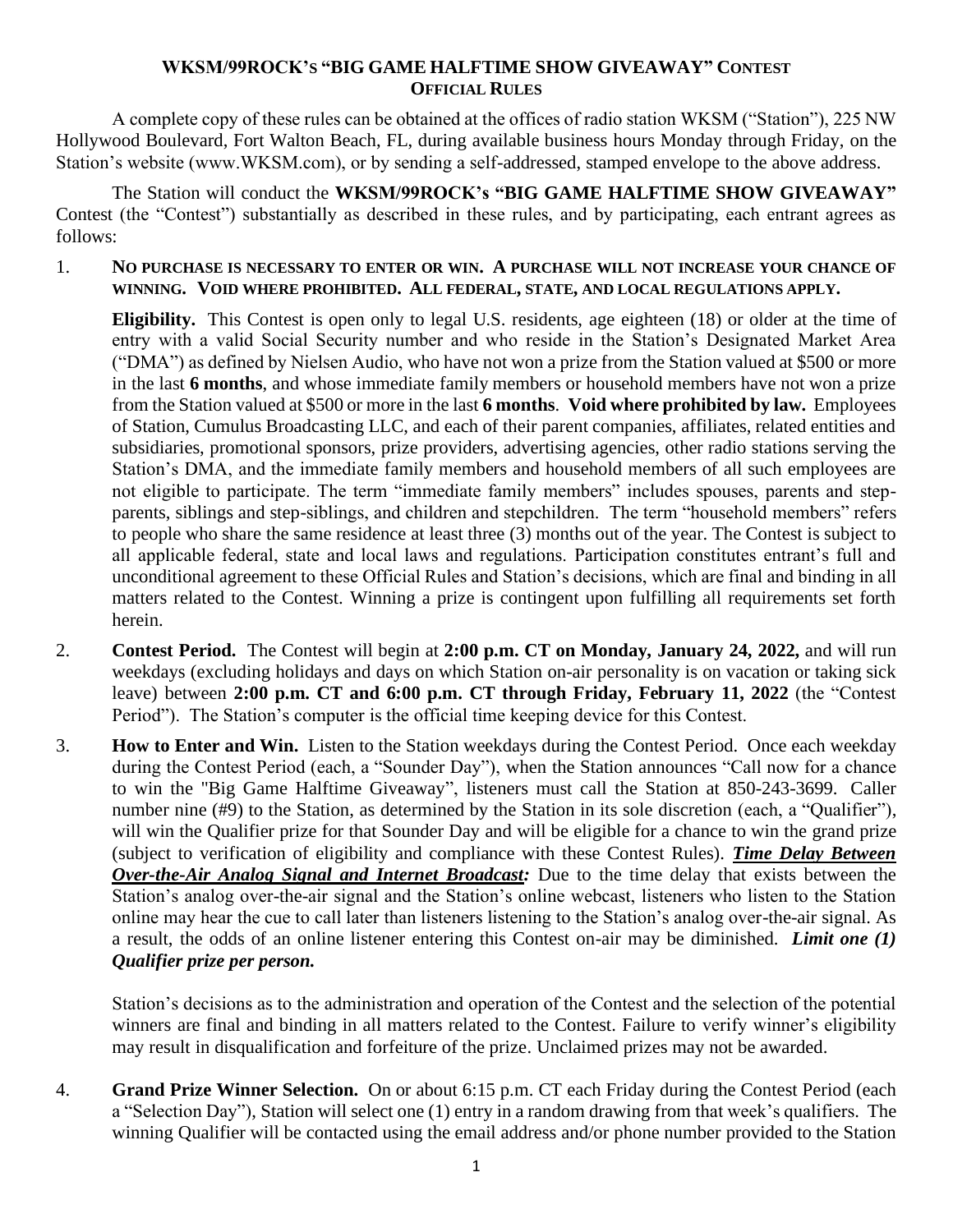when the selected as a Qualifier, and may be awarded the grand prize (subject to verification of eligibility and compliance with the terms of these rules.) Station's decisions as to the administration and operation of the Contest and the selection of the potential winner are final and binding in all matters related to the Contest. Failure to respond to the initial verification contact within three (3) days of notification will result in disqualification and forfeiture of the prize.

5. **Verification of Potential Winner.** THE ELIGIBILITY OF ALL POTENTIAL CONTEST WINNERS IS SUBJECT TO VERIFICATION BY STATION WHOSE DECISIONS ARE FINAL AND BINDING IN ALL MATTERS RELATED TO THE CONTEST. Each potential winner must continue to comply with all terms and conditions of these Official Rules, and winning is contingent upon fulfilling all requirements. Each potential winner may be notified by email and/or telephone call after the date of random drawing and/or winner determination. Each potential winner will be required to sign and return to Station, within three (3) days of the date notice is sent, an affidavit of eligibility and a liability/publicity release (except where prohibited) in order to claim his/her prize, if applicable. A winner who returns the affidavit of eligibility and liability/publicity release will be deemed to have accepted the contest prize and thereafter will not be permitted to rescind their acceptance of the prize and/or return the prize. If a potential winner cannot be contacted, fails to sign and return the affidavit of eligibility and/or the liability/publicity release within the required time period (if applicable), or if the prize or prize notification is returned as undeliverable, potential winner forfeits prize. In the event that the potential winner of a prize is disqualified for any reason, Station may award the applicable prize to an alternate winner by random drawing from among all remaining eligible entries.

## 6. **Prizes.**

- (a) **Qualifier Prizes.** Fifteen (15) qualifier prizes (one for each Sounder Day) will be awarded for this Contest. Each qualifier will receive: one (1) \$25 Buffalo Wild Wings gift card. Approximate retail value ("ARV") of each Qualifier prize is twenty-five dollars (\$25).
- (b) **Grand Prizes.** Three (3) grand prizes will be awarded from among the fifteen Qualifiers. The Grand Prize-winning Qualifiers will also receive: One (1) Fender Squier electric guitar provided by UpBeat Music in Fort Walton Beach, FL. ARV: two hundred dollars (\$200).

## **THE TOTAL ARV OF ALL CONTEST PRIZES IS: NINE HUNDRED SEVENTY-FIVE DOLLARS (\$975).**

Winner is responsible for all taxes associated with prize receipt and/or use. Odds of winning a prize depend on a number of factors including the number of eligible entries received during the Contest Period and listeners participating at any given time.

There is no substitution, transfer, or cash equivalent for prizes, except that the Station may, in its sole discretion and to the extent permitted by law, substitute prizes of comparable value or cash. The prizes are expressly limited to the item(s) listed above and do not include taxes, gratuities or any other expenses. Any tickets and/or gift certificates/cards awarded as part of a prize will be subject to the terms and conditions set forth by the issuer and are valid only on the date(s) printed on the tickets or gift certificates/cards. Other restrictions may apply.

If any prize or a portion of any prize is postponed, cancelled, or otherwise unavailable due to disease, epidemic, pandemic, quarantine, any acts of government and/or any reason that is beyond the control of Station or any Sponsor, then no substitution shall be provided. Station and any Sponsors make no representation or warranty about the safety of any prize. By accepting and using a prize, each winner acknowledges and assumes all risks of accepting and using the prize, and any other the risks associated with the prize.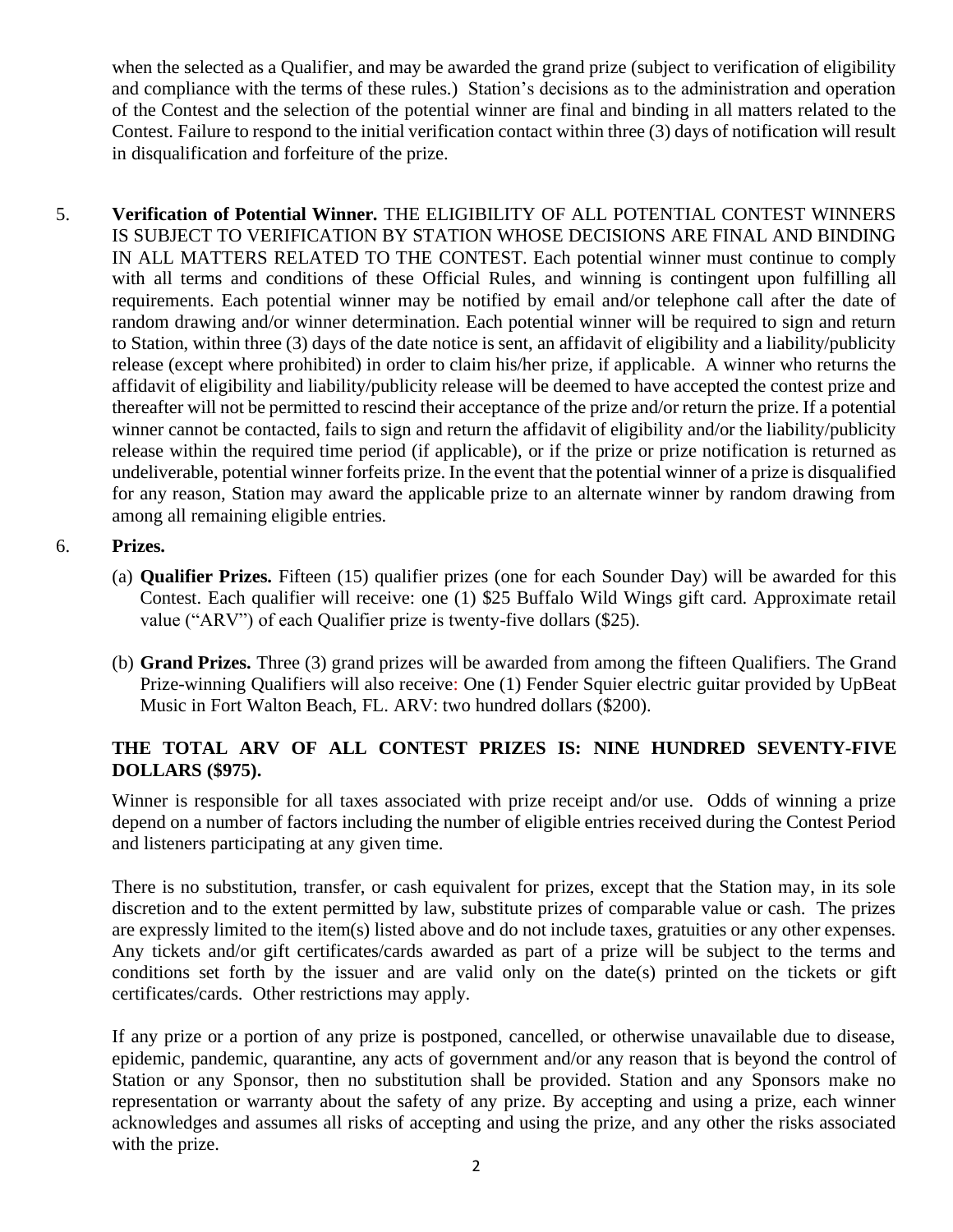- 7. **Entry Conditions and Release.** By entering, each entrant agrees to: (a) comply with and be bound by these Official Rules and the decisions of the Station, which are binding and final in all matters relating to this Contest; (b) release and hold harmless Station, Cumulus Broadcasting LLC, Cumulus Media New Holdings Inc., and each of their subsidiaries, related and affiliated companies, participating sponsors, the prize suppliers and any other organizations responsible for sponsoring, fulfilling, administering, advertising or promoting the Contest, and each of their respective past and present officers, directors, employees, agents and representatives (collectively, the "Released Parties") from and against any and all claims, expenses, and liability, including but not limited to negligence and damages of any kind to persons and property, including but not limited to invasion of privacy (under appropriation, intrusion, public disclosure of private facts, false light in the public eye or other legal theory), defamation, slander, libel, violation of right of publicity, infringement of trademark, copyright or other intellectual property rights, property damage, or death or personal injury arising out of or relating to a entrant's entry, creation of an entry or submission of an entry, participation in the Contest, acceptance or use or misuse of prize (including any travel or activity related thereto) and/or the broadcast, exploitation or use of entry; and (c) indemnify, defend and hold harmless the Released Parties from and against any and all claims, expenses, and liabilities (including reasonable attorneys' fees) arising out of or relating to an entrant's participation in the Contest and/or entrant's acceptance, use, non-use or misuse of the prize.
- 8. **Publicity.** Participation in the Contest constitutes entrant's consent to use by the Station and its agent of entrant's name, likeness, photograph, voice, opinions, entry, and/or biographical information (including hometown and state) for promotional purposes in any media, worldwide, without further payment or consideration, unless otherwise prohibited by law.
- 9. **Taxes.** All State, Local, Federal and/or other taxes, duties, tariffs, title fees, licensing fees, or other fees for prizes awarded become the sole responsibility of the winner. All those who win a prize or prizes valued \$600 or more in any given year will be issued an IRS Form 1099 to report their winnings.
- 10. **General Conditions.** Station reserves the right to cancel, suspend and/or modify the Contest, or any part of it, if any fraud, technical failures or any other factor beyond Station's reasonable control impairs the integrity or proper functioning of the Contest, as determined by Station in its sole discretion. Station reserves the right in its sole discretion to disqualify any individual it finds to be tampering with the entry process or the operation of the Contest or to be acting in violation of these Official Rules or acting in an unsportsmanlike or disruptive manner. Any attempt by any person to deliberately undermine the legitimate operation of the Contest may be a violation of criminal and civil law, and, should such an attempt be made, Station reserves the right to seek damages from any such person to the fullest extent permitted by law. Station's failure to enforce any term of these Official Rules shall not constitute a waiver of that provision.
- 11. **Limitations of Liability.** The Released Parties are not responsible for: (a) any incorrect or inaccurate information, whether caused by Station, entrants, printing errors or by any of the equipment or programming associated with or utilized in the Contest; (b) technical failures of any kind, including but not limited to malfunctions, interruptions, or disconnections in phone lines or network hardware or software; (c) unauthorized human intervention in any part of the entry process or the Contest; (d) technical or human error that may occur in the administration of the Contest or the processing of entries; or (e) any injury or damage to persons or property that may be caused, directly or indirectly, in whole or in part, from entrant's participation in the Contest or receipt or use, non-use or misuse of any prize. No more than the stated number of prizes will be awarded. In event that a production, technical, programming or other error causes more than stated number of prizes as set forth in these Official Rules to be claimed, Station reserves the right to award only the stated number of prizes by a random drawing among all legitimate, unawarded, eligible prize claims.
- 12. **Disputes.** Entrant agrees that: (a) any and all disputes, claims and causes of action arising out of or connected with this Contest, or any prizes awarded, shall be resolved individually, without resort to any form of class action; (b) any and all disputes, claims and causes of action arising out of or connected with